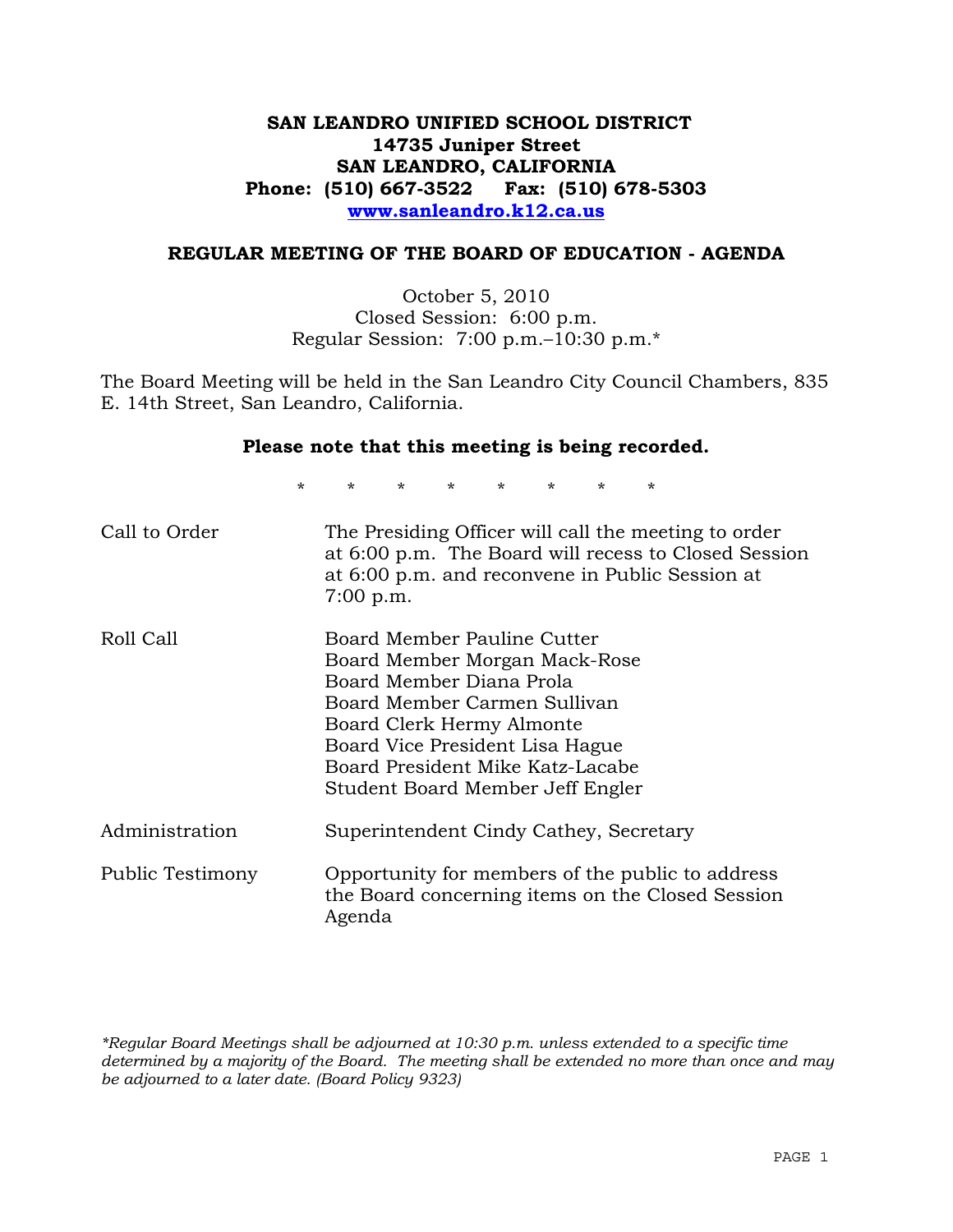Prior to the Public Session, the Board will meet in Closed Session pursuant to Education Code Sections 35146 and 48918(c), and Government Code Sections 54957, 54957.6, 54956.9(b), 54956.8, and 54956.9.

- a) Student Expulsions
- b) Public Employee Discipline/Dismissal/Release/Hiring
- c) Conference with Labor Negotiator
- d) Conference with Legal Counsel Anticipated Litigation Significant exposure to litigation pursuant to GC 54956.9(b)
- e) Conference with Real Property Negotiator Property(ies)

| Report Closed<br><b>Session Action</b> | Motion __________ Second __________ Vote ________     |                                                                                                                                                                                                                                                                                                                                                                                                                                                                                                                                                                                                                                                                                                                                                                                                                                                                                                                                                                                                                        |
|----------------------------------------|-------------------------------------------------------|------------------------------------------------------------------------------------------------------------------------------------------------------------------------------------------------------------------------------------------------------------------------------------------------------------------------------------------------------------------------------------------------------------------------------------------------------------------------------------------------------------------------------------------------------------------------------------------------------------------------------------------------------------------------------------------------------------------------------------------------------------------------------------------------------------------------------------------------------------------------------------------------------------------------------------------------------------------------------------------------------------------------|
| Pledge of Allegiance                   |                                                       |                                                                                                                                                                                                                                                                                                                                                                                                                                                                                                                                                                                                                                                                                                                                                                                                                                                                                                                                                                                                                        |
| Approve Agenda                         |                                                       | Approve the Regular Meeting Agenda of October 5, 2010                                                                                                                                                                                                                                                                                                                                                                                                                                                                                                                                                                                                                                                                                                                                                                                                                                                                                                                                                                  |
|                                        | Motion ___________ Second ____________ Vote _________ |                                                                                                                                                                                                                                                                                                                                                                                                                                                                                                                                                                                                                                                                                                                                                                                                                                                                                                                                                                                                                        |
| Legal Statement                        | 54954.2(a)                                            | Members of the audience who wish to address the<br>Board are asked to complete the yellow card available at<br>the entrance and submit it to the Board's Administrative<br>Assistant. Speakers who have completed the card will be<br>called when the item is reached on the agenda or, for<br>non-agenda items, during the Public Testimony. Cards<br>are to be turned in before the item is reached on the<br>agenda. Please note that this meeting is being recorded.<br>State law prohibits the Board of Education from taking<br>any action on or discussing items that are not on the<br>posted agenda except to A) briefly respond to statements<br>made or questions posed by the public in attendance; B)<br>ask questions for clarification; C) provide a reference to a<br>staff member or other resource for factual information in<br>response to the inquiry; or D) ask a staff member to<br>report back on the matter at the next meeting and/or put<br>it on a future agenda. (Government Code Section |

#### **PRESENTATIONS**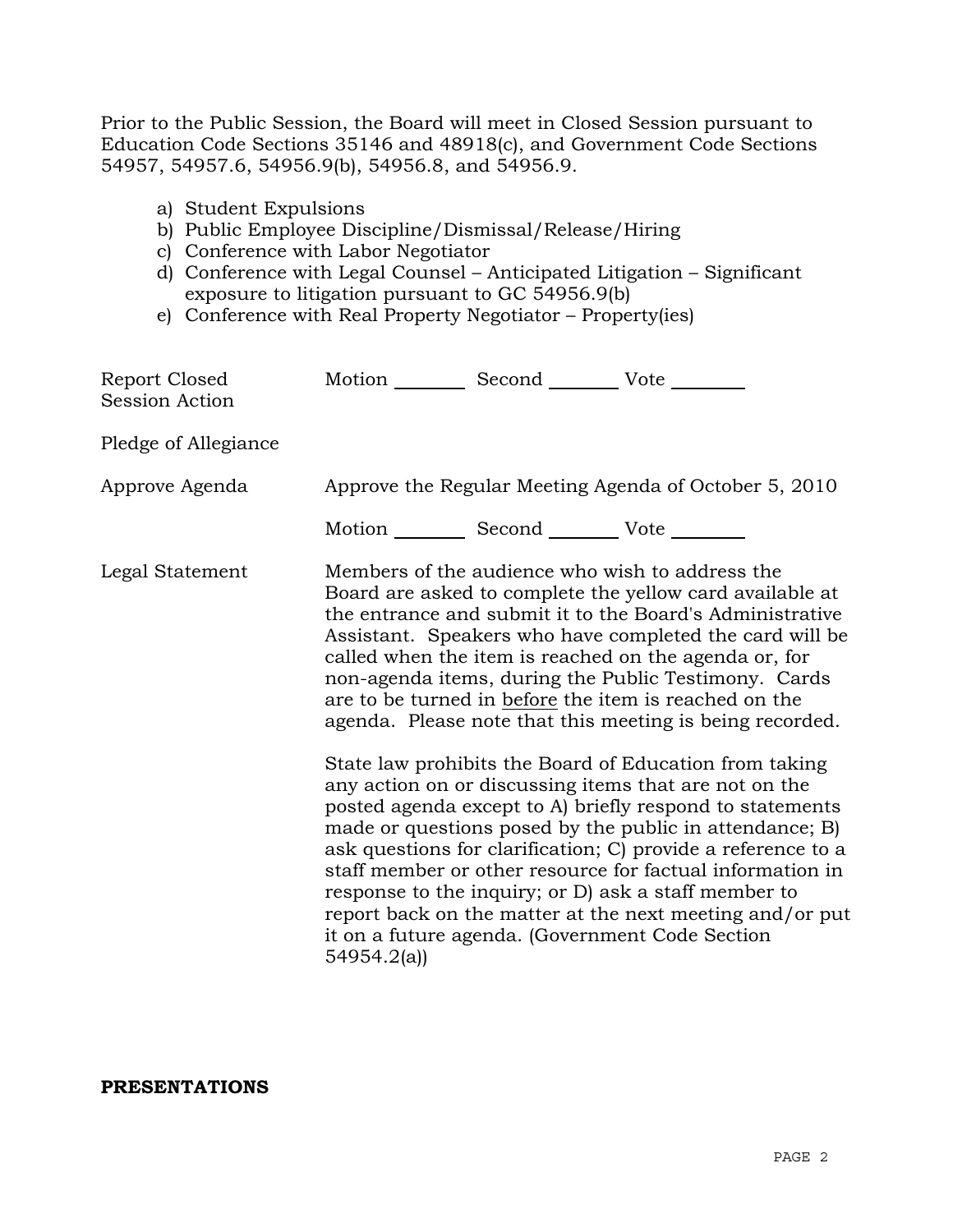# **7:00-7:10 p.m.** \* McKinley Elementary School's Side Garden Removal

 The Principal at McKinley Elementary School will provide a presentation about removing the side garden at the campus. The school faces many challenges in terms of safety for its campus. Other issues in addition to safety are:

- Prevent potential theft hazard to properties;
- Improve traffic flow at the alleyway;
- Increase parking spaces;
- Abate fire hazard

# **7:10-7:15 p.m. CONFERENCE**

These items are submitted for advance planning and to assist the Board in establishing future agenda items. The Board may, however, take action on the following:

Facilities and Construction

| $5.1-CF$                           | <b>Staff Recommendation:</b>                                                                                                                                                                                                                                                                                                                                                                                                                                                           |  |  |
|------------------------------------|----------------------------------------------------------------------------------------------------------------------------------------------------------------------------------------------------------------------------------------------------------------------------------------------------------------------------------------------------------------------------------------------------------------------------------------------------------------------------------------|--|--|
| Removal of McKinley                | The Board will discuss and consider removal of                                                                                                                                                                                                                                                                                                                                                                                                                                         |  |  |
| Elementary School's<br>Side Garden | McKinley Elementary School's Side Garden.                                                                                                                                                                                                                                                                                                                                                                                                                                              |  |  |
|                                    | Motion Second Vote                                                                                                                                                                                                                                                                                                                                                                                                                                                                     |  |  |
| $\star$<br>$7:15 - 7:45$ p.m.      | San Leandro High School (SLHS) Campus Security<br>Update                                                                                                                                                                                                                                                                                                                                                                                                                               |  |  |
|                                    | Elisa Alvarez, SLHS Assistant Principal/Intervention<br>Coordinator and Sheila Lawrence, Director of Student<br>Support Services will provide an update on the work<br>that has been implemented by the campus security<br>team at both the Fred T. Korematsu campus and main<br>high school campus. They will share their work plan<br>including training, supervision, and baseline standards<br>developed for both campuses to ensure a safe<br>environment for students and staff. |  |  |

#### **PRESENTATION**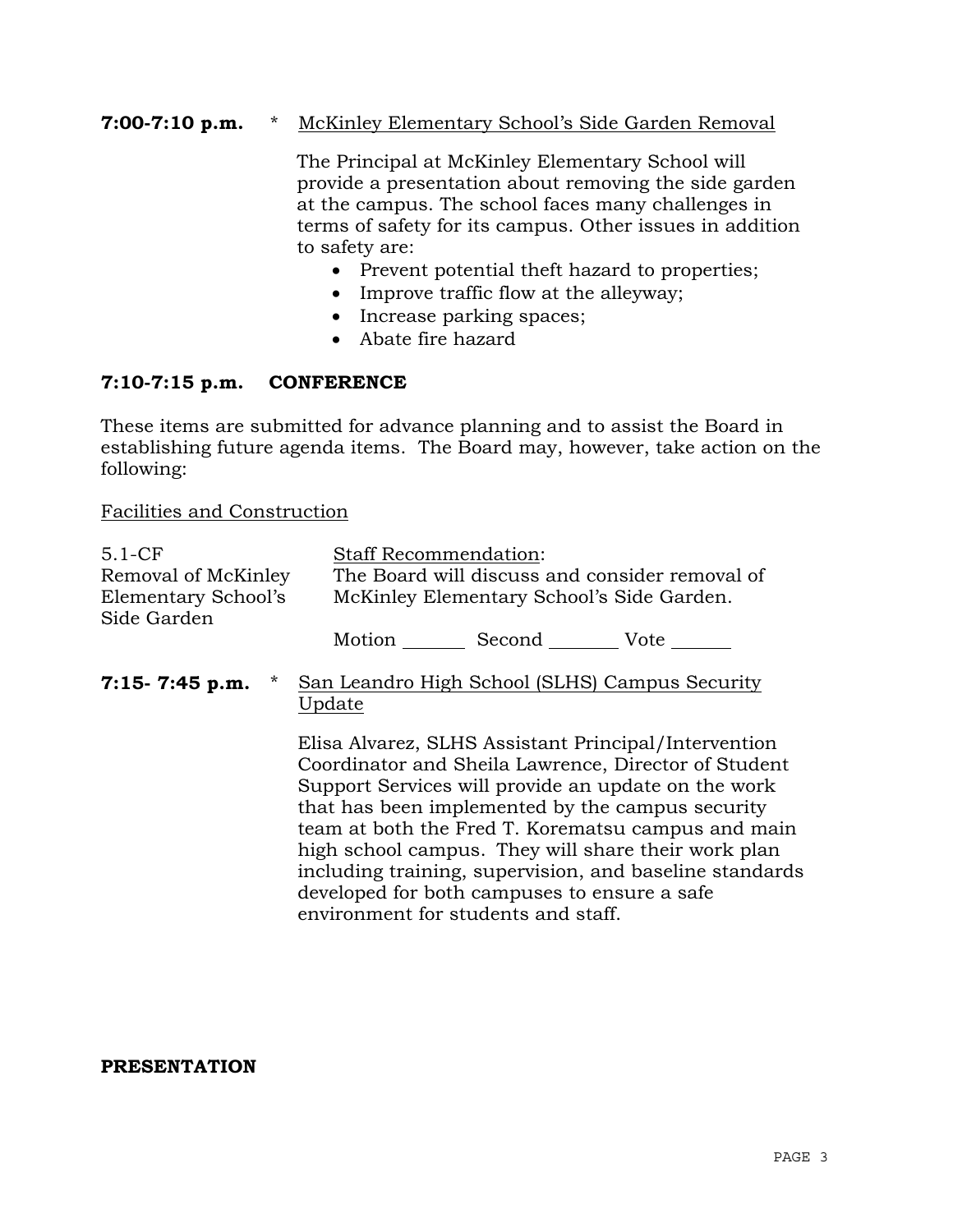- **7:45-8:15 p.m.** \* Assistant Superintendent Business Services, Song Chin-Bendib, will provide a presentation to the Board to address the following budget related issues:
	- Status of the State Budget for 2011-12 and its impact to the San Leandro Unified School District
	- Senate Bill (SB) 847 Federal Jobs Bill
	- Other budget related issues

 The Assistant Superintendent will also provide an update of the Budget Advisory Committee (BAC) meeting on September 22nd and Finance Committee meeting on September 28th. The Finance Committee report will be done in collaboration with the Chair of Finance Committee.

# **8:15-8:25 p.m. CONFERENCE ITEM**

These items are submitted for advance planning and to assist the Board in establishing future agenda items. The Board may, however, take action on the following:

# Business Operations

| $4.1-CF$               | <b>Staff Recommendation:</b>                     |  |  |
|------------------------|--------------------------------------------------|--|--|
| Discussion, Review     | The Board will discuss, review and consider      |  |  |
| and Approval of Budget | approving budget expenditure modifications to be |  |  |
| Expenditure            | Incorporated in the First Interim of 2010-11     |  |  |
| Modifications to be    | which includes Fiscal Years 2011-2012 and 2012-  |  |  |
| Incorporated in the    | 13.                                              |  |  |
| First Interim of 2010- |                                                  |  |  |
| 11 which Includes      |                                                  |  |  |
| Fiscal Years 2011-     |                                                  |  |  |
| 2012 and 2012-13.      | Motion<br>Second<br>Vote                         |  |  |

#### **PRESENTATION**

**8:25-8:35 p.m.** \* Board of Education – Filling a Vacancy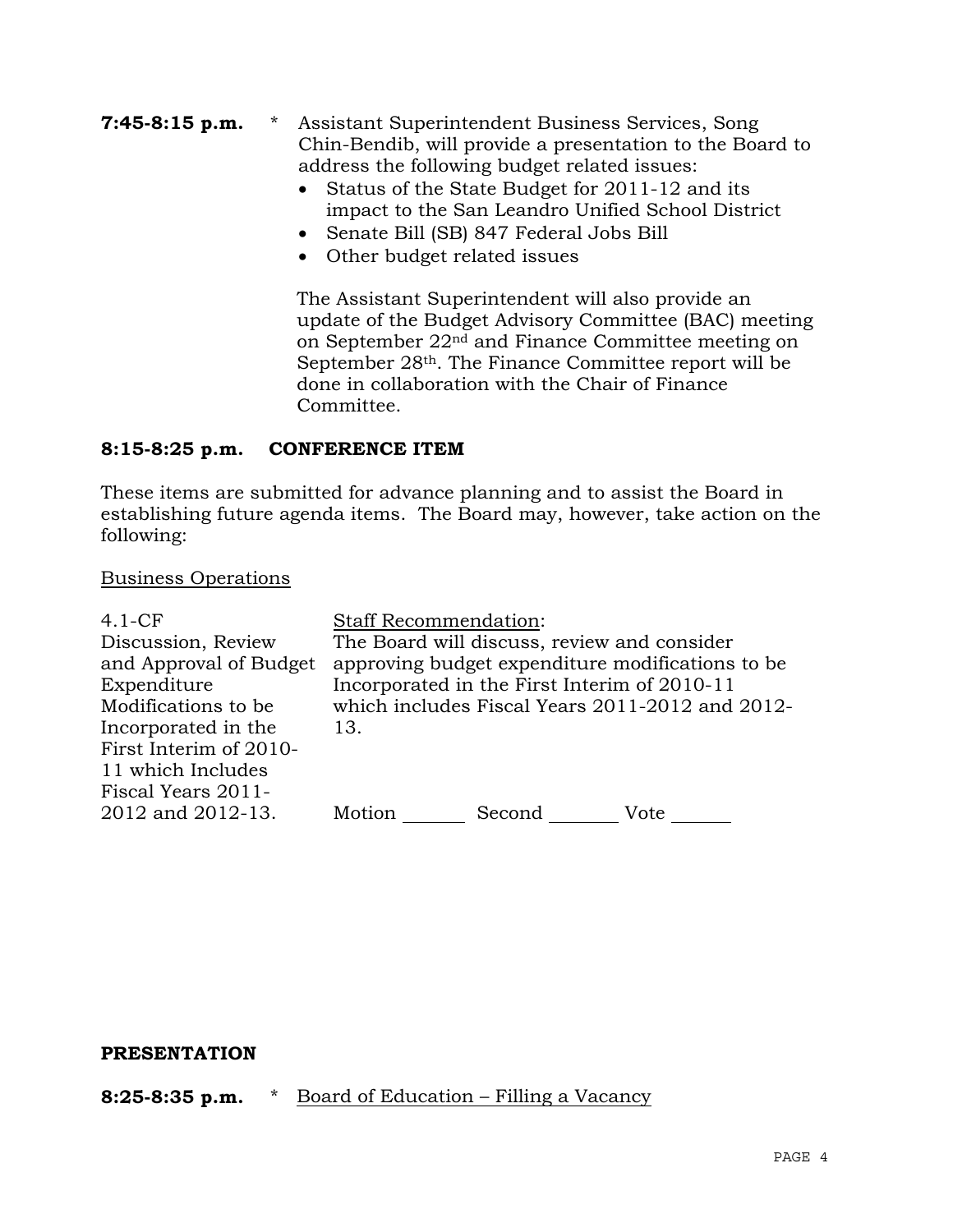Superintendent Cindy Cathey, will provide information to the Board of Education regarding the timeline and process for making an appointment to fill the vacancy for Trustee Area 6 due to a "failure to elect". The presentation will include a review of the following:

- Letter of interest
- Required qualifications
- Timeline
- Application form
- Required signature form
- Trustee map and street boundaries
- Formation of an Ad Hoc Committee

# **8:35-8:40 p.m. CONFERENCE**

These items are submitted for advance planning and to assist the Board in establishing future agenda items. The Board may, however, take action on the following:

# General Services

| $1.1-CF$               | <b>Staff Recommendation:</b>                        |        |      |
|------------------------|-----------------------------------------------------|--------|------|
| Discuss and Finalize   | The Board will discuss and finalize the process for |        |      |
| the Process for Making | filling the Trustee Area 6 vacancy due to a         |        |      |
| an Appointment to Fill | "Failure to Elect."                                 |        |      |
| the Trustee Area 6     |                                                     |        |      |
| Vacancy Due to a       |                                                     |        |      |
| "Failure to Elect"     | Motion                                              | Second | Vote |

# **8:40-8:50 p.m. PUBLIC TESTIMONY ON NON-AGENDA ITEMS**

# **8:50-9:20 p.m. REPORTS**

 Correspondence Student Board Member Report Union Representative Reports Superintendent's Report Board Committee Reports

- Facilities/Technology
- Finance
- Communication

Board Representatives' Reports

Eden Area Regional Occupational Program

**9:20-9:40 p.m. CONSENT ITEMS**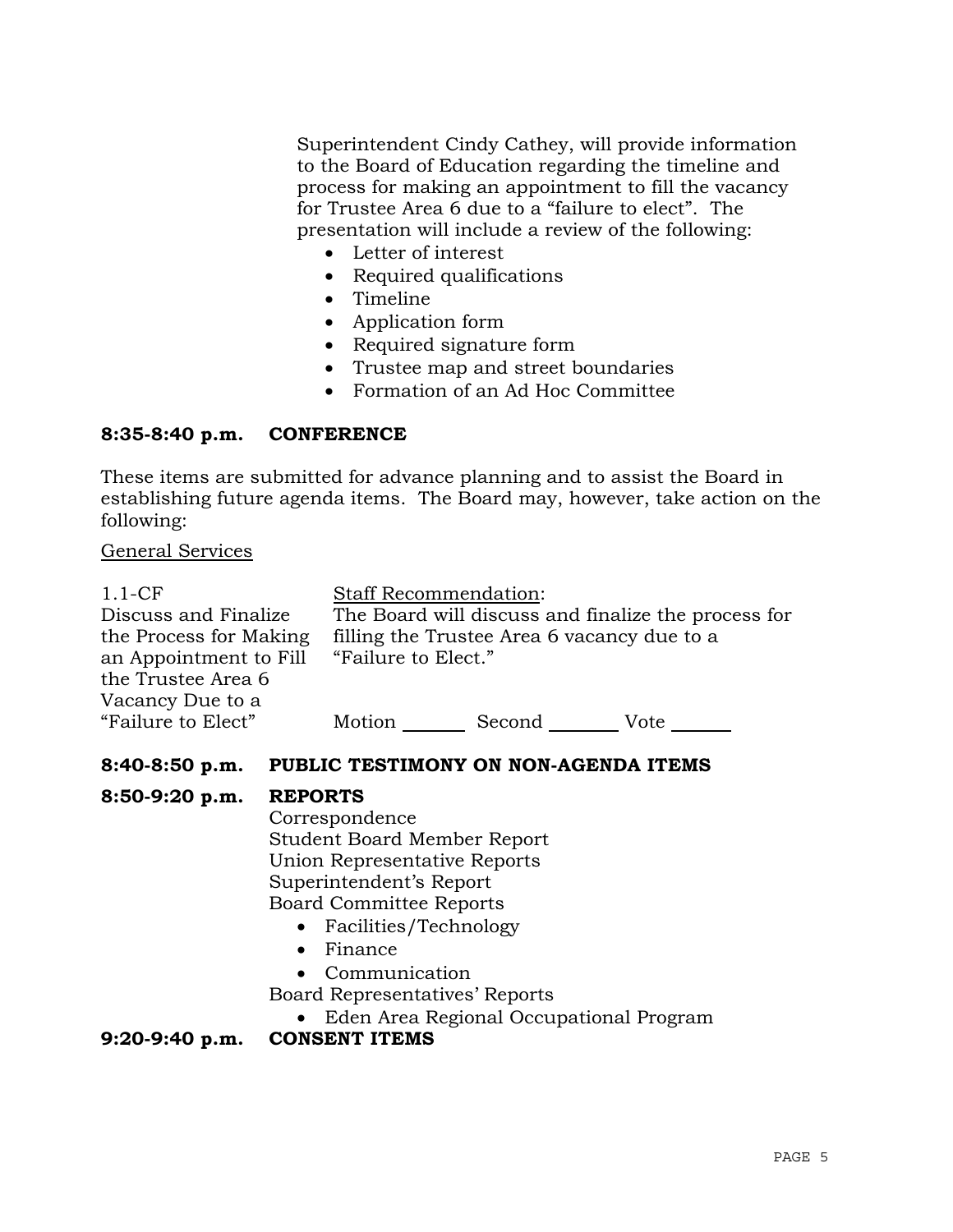These items are considered routine and may be enacted by a single motion. At the request of any member of the Board, any item on the consent agenda shall be removed and given individual consideration for action as a regular agenda item.

General Services

| $1.1 - C$<br>Approval of Board<br>Minutes – August 24,<br>2010   | Staff Recommendation:<br>Approve the minutes of the special Board meeting<br>held on August 24, 2010.                                                                                    |                                                                     |                                                    |
|------------------------------------------------------------------|------------------------------------------------------------------------------------------------------------------------------------------------------------------------------------------|---------------------------------------------------------------------|----------------------------------------------------|
|                                                                  |                                                                                                                                                                                          | Motion _________ Second __________ Vote _______                     |                                                    |
| $1.2 - C$<br>Approval of Board<br>Minutes – September<br>8, 2010 | <b>Staff Recommendation:</b><br>Approve the minutes of the regular Board meeting<br>held on September 8, 2010.                                                                           |                                                                     |                                                    |
|                                                                  |                                                                                                                                                                                          | Motion _________ Second ___________ Vote _______                    |                                                    |
| <b>Human Resources</b>                                           |                                                                                                                                                                                          |                                                                     |                                                    |
| $2.1 - C$<br>Acceptance of<br>Personnel Report                   | Staff Recommendation:                                                                                                                                                                    | Accept Personnel Report as submitted.                               |                                                    |
|                                                                  |                                                                                                                                                                                          | Motion _________ Second __________ Vote _______                     |                                                    |
| $2.2 - C$<br>Renewal of Student<br>Teaching Agreement            | Staff Recommendation:<br>Approve the renewal of the Student Teaching<br>Agreement with Mills College.                                                                                    |                                                                     |                                                    |
|                                                                  |                                                                                                                                                                                          | Motion _________ Second __________ Vote _______                     |                                                    |
| <b>Educational Services</b>                                      |                                                                                                                                                                                          |                                                                     |                                                    |
| $3.1-C$<br>Acceptance of<br>Donations                            | Staff Recommendation:<br>follows:                                                                                                                                                        |                                                                     | Approve the acceptance of gifts to the District as |
|                                                                  |                                                                                                                                                                                          | <b>Madison Elementary School</b><br>for students from Sandra Dowdy. | 2 backpacks filled with various school supplies    |
|                                                                  | <b>McKinley Elementary School</b><br>400 backpacks from Costco, San Leandro<br>Bancroft Middle School<br>\$100 to be applied toward Athletic and<br>Performing Arts programs and teacher |                                                                     |                                                    |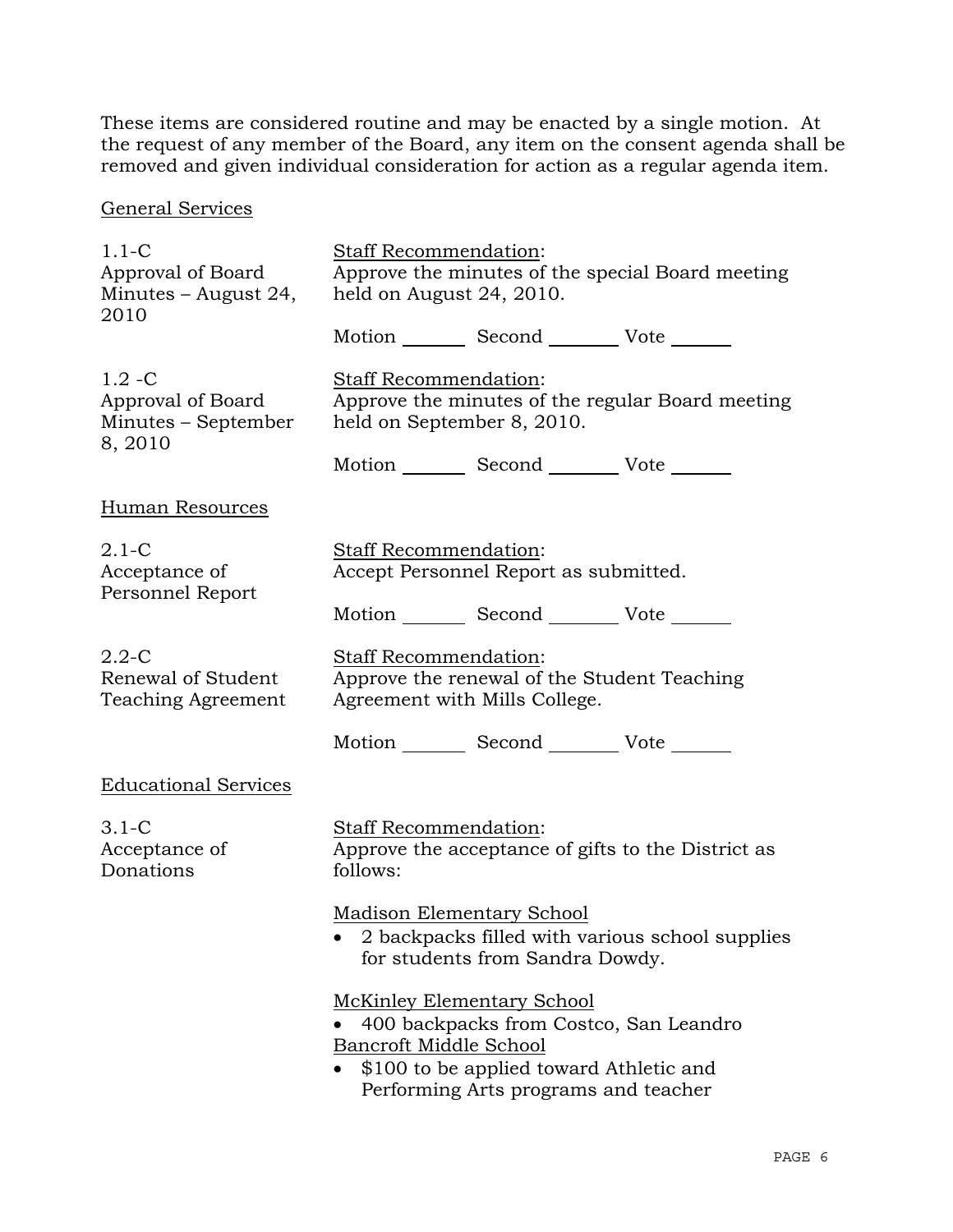|                                                                                                                                                               | • \$20 for general purposes from Mr. $& Mrs.$<br>Moreno<br>\$25 for general purposes from Omar<br>$\bullet$<br>McCutcheon<br>• Various classroom supplies from the Tholfsen<br>Family<br>Copy paper and Kleenex from the Svraka<br>Family |
|---------------------------------------------------------------------------------------------------------------------------------------------------------------|-------------------------------------------------------------------------------------------------------------------------------------------------------------------------------------------------------------------------------------------|
|                                                                                                                                                               | John Muir Middle School<br>• \$2,000.00 for the Poetry program from Target<br>• \$25.00 through the Wells Fargo annual giving<br>campaign from Sewon Kim                                                                                  |
|                                                                                                                                                               | San Leandro Unified School District<br>1 box of various literature and science books<br>for elementary level classrooms from Marlene<br>DiGrazia<br>• Various classroom supplies for the McKinney<br>Vento program from Diana Prola       |
|                                                                                                                                                               | Motion _________ Second __________ Vote _______                                                                                                                                                                                           |
| $3.2 - C$<br>Non-Public<br>School/Agency<br>Contract                                                                                                          | Staff Recommendation:<br>Approve the non-public school/agency contract<br>for the 2010-2011 school year.                                                                                                                                  |
|                                                                                                                                                               | Motion _________ Second __________ Vote _______                                                                                                                                                                                           |
| $3.3-C$<br><b>Consultant Contract</b><br>Agreement between<br>San Leandro Unified<br>School District and<br>Melanin Buford, Digital<br>Media Instruction, for | <b>Staff Recommendation:</b><br>Approve the consultant contract agreement<br>between San Leandro Unified School and Melanin<br>Buford, for digital media instruction, for the<br>2010-2011 school year at Lincoln High School.            |
| the 2010-2011 School<br>Year                                                                                                                                  | Motion _________ Second __________ Vote _______                                                                                                                                                                                           |

3.4-C

Consultant Contract Agreement between the San Leandro Unified

Staff Recommendation:

Approve the consultant contract agreement between San Leandro Unified School District and Monica Molton, for basic cosmetology instruction,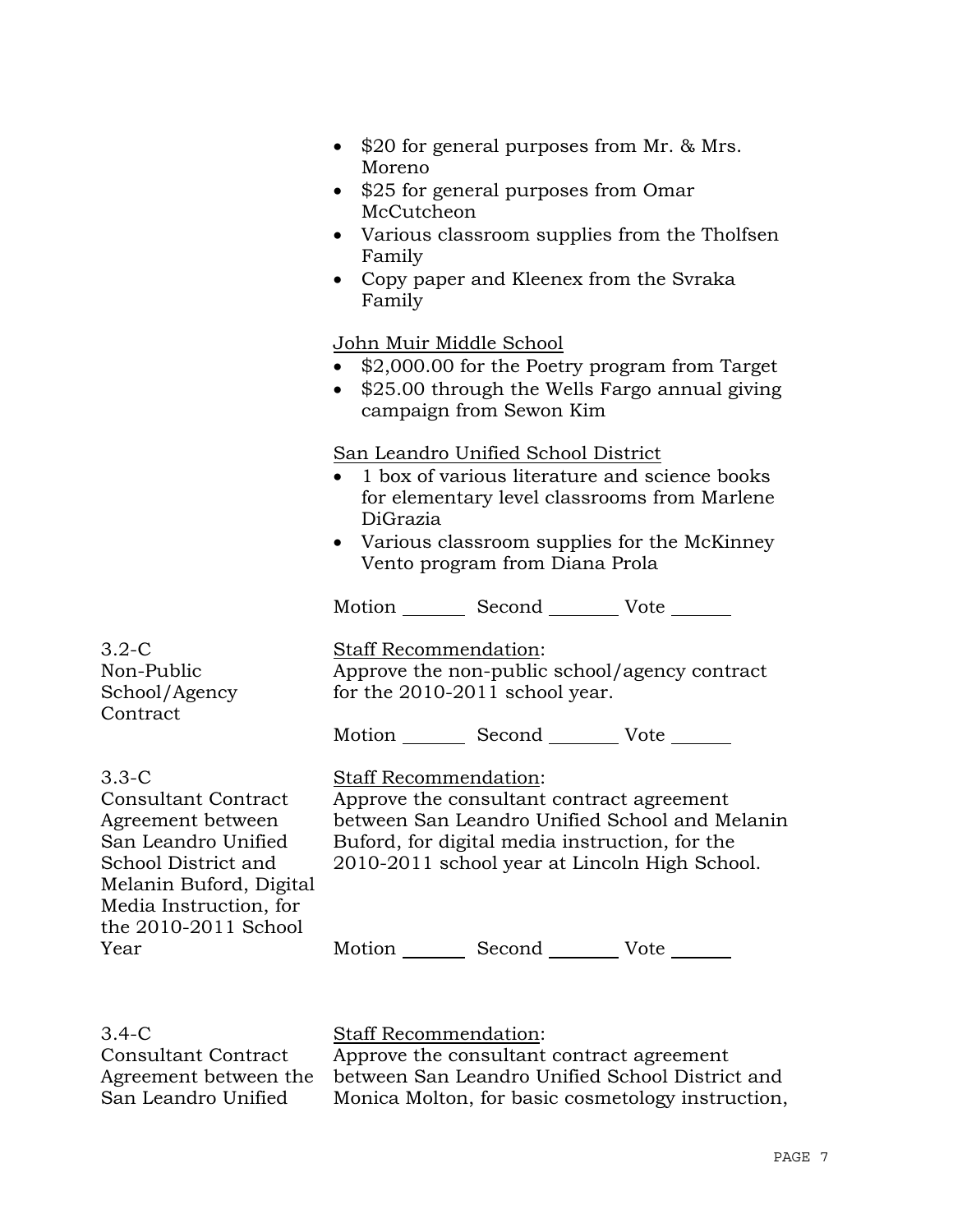School District and Monica Molton, for Basic Cosmetology Instruction, for the 2010-2011 School Year at Lincoln High School for the 2010-2011 school year at Lincoln High School. Motion Second Vote 3.5-C Discard Textbooks and Supplemental Books that are Old, Damaged or in Poor Condition at Garfield Elementary **School** Staff Recommendation: Approve the request to discard textbooks and supplemental books that are old, damaged or in poor condition at Garfield Elementary School. Motion Second Vote 3.6-C Out-of-State Field Trip for San Leandro High School DECA Students to Orlando Florida, April 30-May 5, 2011 Staff Recommendation: Approve the Out-of-State Field Trip for San Leandro High School DECA students to Orlando, Florida, April 30-May 5, 2011. Motion Second Vote 3.7-C Recommendation for Readmission from Expulsion Staff Recommendation: Approve the recommendation from the Director of Student Support Services for readmission from expulsion for student E10-08/09 who has satisfactorily completed the terms of his/her rehabilitation plan and is eligible to return to a comprehensive program. Motion Second Vote 3.8-C Recommendation to Continue the Expulsion Order for a Student Who has Left the San Leandro Unified School District Staff Recommendation: Approve the recommendation from the Director of Student Support Services for continuation of the expulsion order for student E20-09/10 who has left the San Leandro Unified School District and we are unable to verify the success of his/her expulsion order. Motion Second Vote Business Operations 4.1-C Resolution #10-60 Staff Recommendation:

Proclaiming the Week

Adopt Resolution #10-60 Proclaiming the Week of October 11-15, 2010, as National School Lunch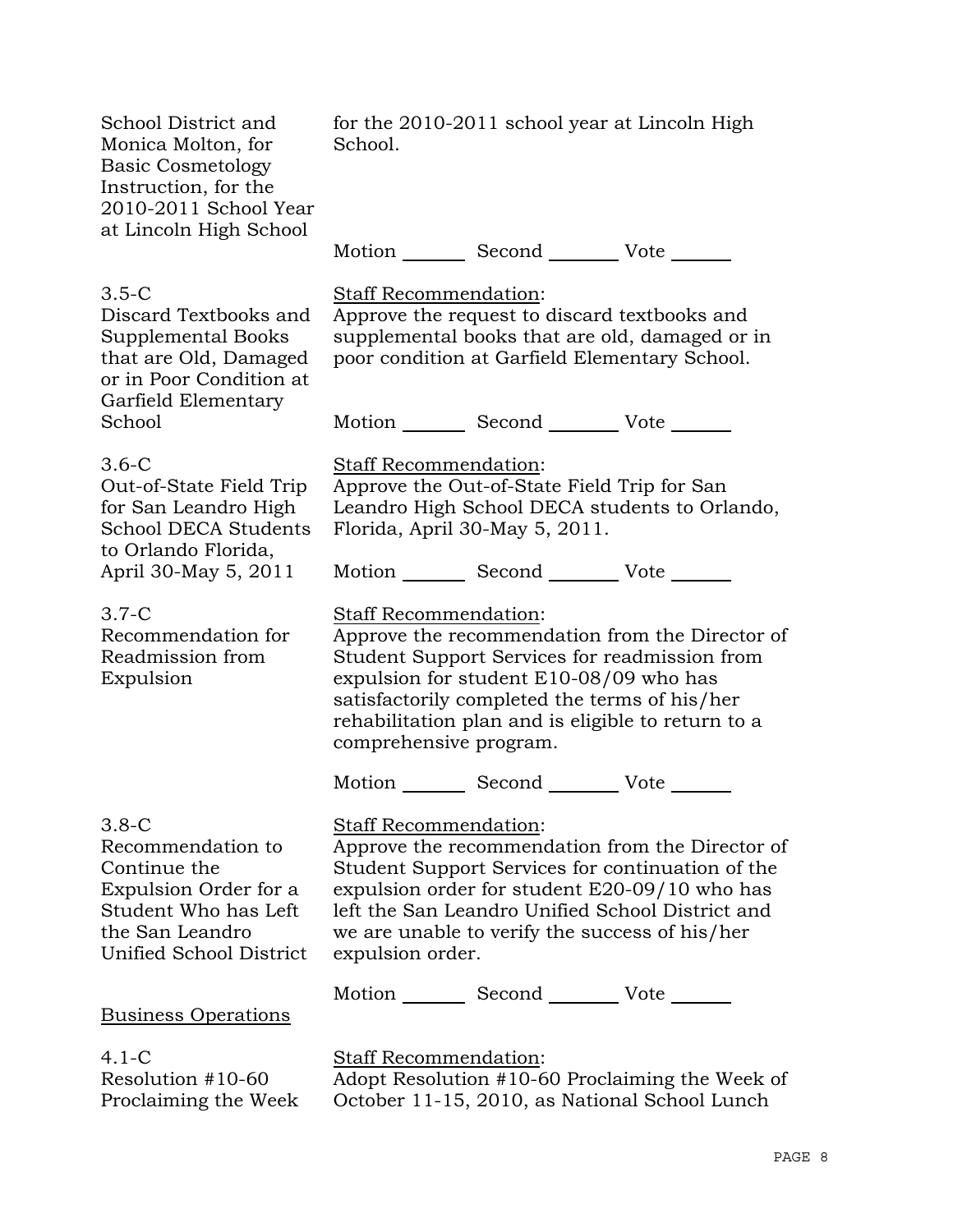| of October $11-15$ ,<br>2010, as National                                                                               | Week.                                        |                                                                                                                             |                                                  |
|-------------------------------------------------------------------------------------------------------------------------|----------------------------------------------|-----------------------------------------------------------------------------------------------------------------------------|--------------------------------------------------|
| School Lunch Week                                                                                                       |                                              | Motion Second Vote ______                                                                                                   |                                                  |
| $4.2-C$<br>Resolution #10-61 to<br>Declare Certain<br>Equipment Surplus<br>and/or Obsolete                              | Staff Recommendation:                        | Adopt Resolution #10-61 to declare certain<br>and condition of the designated equipment.                                    | equipment surplus and/or obsolete due to the age |
|                                                                                                                         |                                              | Motion _________ Second __________ Vote _______                                                                             |                                                  |
| <b>Facilities and Construction</b>                                                                                      |                                              |                                                                                                                             |                                                  |
| $5.1 - C$<br>Change Order #1 to<br>Ralph Larsen & Son for<br>Construction of the<br>San Leandro High<br>School Restroom | Staff Recommendation:<br>amount of \$60,237. | Son Construction contract for the San Leandro<br>High School restroom renovation project in the                             | Approve Change Order #1 to the Ralph Larson $\&$ |
| Renovation Project                                                                                                      |                                              | Motion _________ Second __________ Vote _______                                                                             |                                                  |
| $5.2-C$<br>Notice of Completion<br>for the San Leandro<br>High School Library<br><b>Expansion Project</b>               | Staff Recommendation:                        | Approve the Notice of Completion for the San<br>Leandro High School library expansion project.<br>Motion Second Vote ______ |                                                  |
|                                                                                                                         |                                              |                                                                                                                             |                                                  |

# **9:40-9:55 p.m. ACTION ITEMS**

These items are presented for action at this time. Some may have been reviewed at a previous meeting.

# Business Operations

4.1-A Consulting Agreement between San Leandro Unified School District and Public Economics

Staff Recommendation:

Approve the consulting agreement between San Leandro Unified School District and Public Economics Inc. for analyzing Redevelopment Agencies and the Impact on San Leandro Unified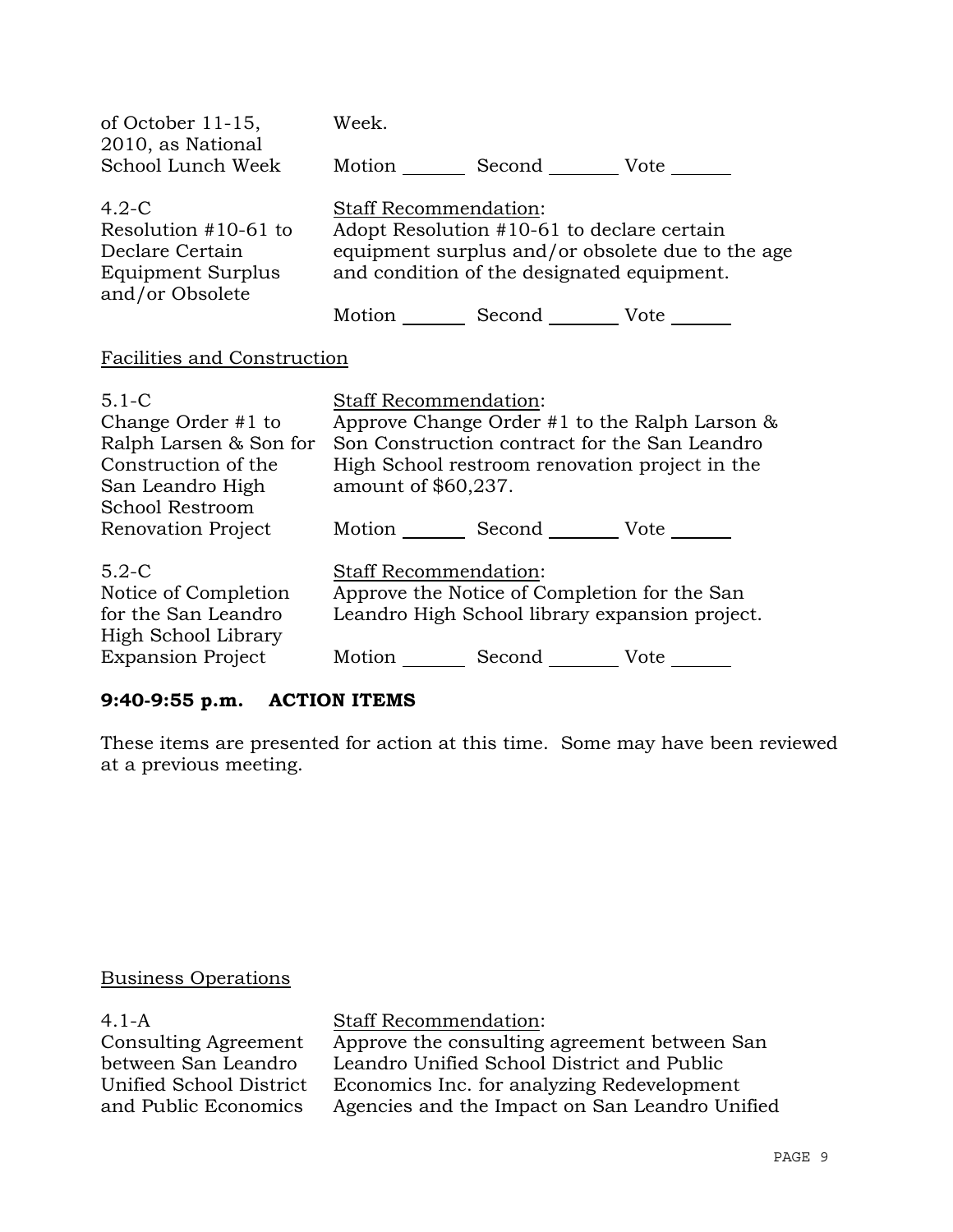| Inc. for Analyzing    | for an amount up to $$2,500$ . |        |      |
|-----------------------|--------------------------------|--------|------|
| Redevelopment         |                                |        |      |
| Agencies and the      |                                |        |      |
| Impact on San Leandro |                                |        |      |
| Unified               |                                |        |      |
|                       | Motion                         | Second | Vote |

#### **9:55-10:00 p.m. INFORMATION**

These items are intended to keep the Board informed on various District business matters which do not require action by the Board.

#### Educational Services

| $3.1 - I$                      | <b>Staff Recommendation:</b>                    |  |  |
|--------------------------------|-------------------------------------------------|--|--|
| Williams Uniform               | Receive for information and review the Williams |  |  |
| <b>Complaint Procedures</b>    | Uniform Complaint Procedures (Including         |  |  |
| (Including Valenzuela          | Valenzuela Settlement Requirement) Quarterly    |  |  |
| Settlement                     | Report: July-September 2010,                    |  |  |
| Requirement)                   |                                                 |  |  |
| Quarterly Report: July- Motion | Second<br>Vote                                  |  |  |
| September 2010                 |                                                 |  |  |

#### **10:00 p.m. ADDITIONAL SUGGESTIONS AND COMMENTS FROM BOARD MEMBERS**

# **ANNOUNCEMENT Board of Education Meetings Tentative Work Session – October 14, 2010**  Regular Meeting – October 19, 2010 Regular Meeting – November 2, 2010  **Tentative Work Session – November 9, 2010**  Regular Meeting – November 16, 2010 Regular Meeting – December 7, 2010 Special Meeting – December 14, 2010 - 1st Interim Regular Meeting – January 11, 2011  **Tentative Work Session – January 18, 2011**  Regular Meeting – January 25, 2011 Regular Meeting – February 8, 2011  **Tentative Work Session – February 15, 2011**  Regular Meeting – March 1, 2011  **Tentative Work Session – March 8, 2011**  Regular Meeting – March 15, 2011 Regular Meeting – April 5, 2011 Regular Meeting – April 19, 2011 Regular Meeting – May 3, 2011  **Tentative Work Session – May 10, 2011**